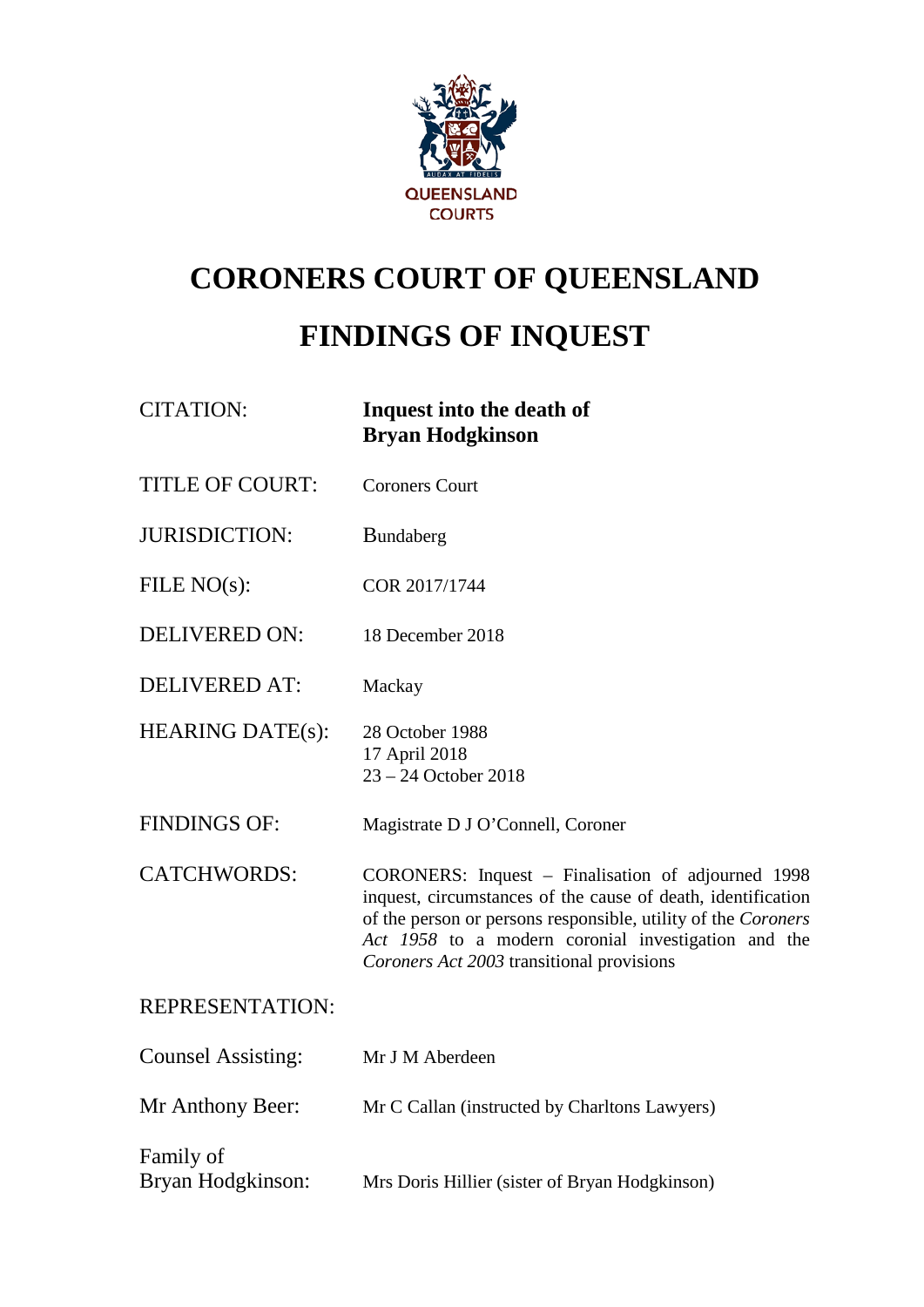## **Findings**

## **Bryan Hodgkinson**

- [1]. On 8 September 1987 Mr Bryan Hodgkinson was located deceased with very severe injuries beside a rural road in bushland about thirty kilometres south from the city of Bundaberg. He was a taxi driver who had been working that evening. His injuries indicated he had been seriously assaulted with a blunt object causing head injuries and also stabbed a number of times. His taxi was located abandoned in a suburban street on the southern side of Bundaberg that morning.
- [2]. An inquest into the circumstances of his death was part heard in 1988 and adjourned to a date to be fixed. The coroner who heard that inquest has since retired, and the State Coroner, under the *Coroners Act [1](#page-1-0)958*, directed that a new coroner complete<sup>1</sup> the inquest, accordingly it was the resumption of the 1988 adjourned hearing.
- [3]. No person has ever been charged with Mr Hodgkinson's murder, although Mr Anthony Beer was charged with certain offences arising out of the incident but they were dismissed after a committal hearing due to insufficiency of evidence.

## **Tasks to be performed**

[4]. My primary task under the *Coroners Act 1958* is to make findings under section 24, where there is sufficient evidence to enable findings to be drawn. This inquest involved events which occurred nearly thirty years ago and so, understandably, some witnesses may have had their recollection diminished, but there was a significant amount of investigation conducted by the police at the time of the incident, and since.

## *Factual Background & Scene evidence*

- [5]. I will state very briefly the background circumstances of Mr Hodgkinson's death as I note it has already been covered in the earlier findings<sup>[2](#page-1-1)</sup> from the 1988 inquest. Mr Hodgkinson was found deceased in clearly violent circumstances beside a rural road more than 30 kilometres south of Bundaberg. The taxi he had been driving that evening was found abandoned, parked in the street, in a suburb on the south side of Bundaberg late the same morning. No person has ever been charged with his murder although Mr Anthony Beer was charged with certain offences arising out of an alleged involvement that evening involving the unlawful use of the taxi, robbery with actual violence, and being an accessory after the fact to murder. Those charges were dismissed at a committal hearing.
- [6]. The police investigation has always remained open with a significant review conducted by the police in 2014 but there have been no new developments and no further person charged.

<span id="page-1-0"></span> $<sup>1</sup>$  s. 27 Coroners Act 1958</sup>

<span id="page-1-1"></span><sup>&</sup>lt;sup>2</sup> If that is the correct term for reasons published from what was an adjourned inquest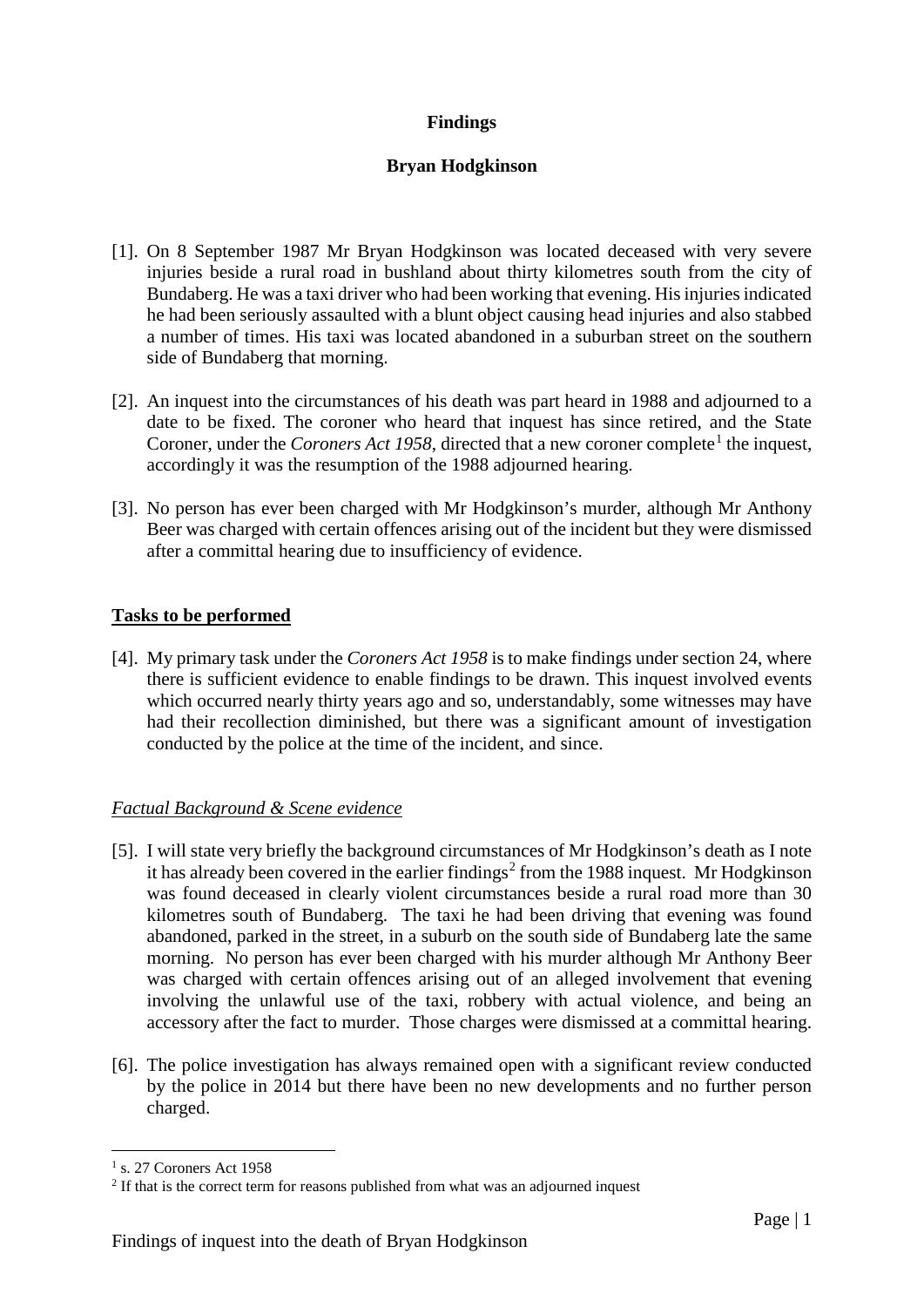- [7]. Mr Hodgkinson's injuries were found at autopsy to be, broadly stated, blows to the skull and numerous stab wounds to the neck and chest. A considered analysis of the autopsy report findings and review of the scene photographs, which are graphic, leads to the conclusion that the blows to the head were the more significant injury and which occurred first and then he was stabbed a number of times which, due to the nature of the injuries, indicate he may have been stabbed whilst lying on his back, perhaps unconscious or even  $decased<sup>3</sup>$  $decased<sup>3</sup>$  $decased<sup>3</sup>$ .
- [8]. There was not found at the scene any blunt weapon or knife but the opinion of the forensic pathologist was that the repeated<sup>[4](#page-2-1)</sup> blows to the head could have been caused by a tyre lever or similar. It was conceded, and stated for the first time, at the committal hearing of Mr Beer that it could even have been the flat edge of a rock that caused the head injuries. The stab wounds were by a sharp-bladed knife of considerable length, and perhaps at least a 18 centimetre length blade<sup>[5](#page-2-2)</sup>.
- [9]. It is clear that Mr Hodgkinson had died in particularly violent circumstances. Certain blood splatter markings on the outside of his vehicle, with a complete absence of blood inside the vehicle, indicated it had occurred after he had alighted from the vehicle. There was insufficient forensic evidence to conclude whether he had been assaulted on the driver's side of the vehicle, or near the boot area, as there was evidence of a blood smear or droplets in both locations.
- [10]. There was not found any forensic evidence of any value inside the vehicle such as blood, hair sample, or fingerprints to indicate who the assailant or assailants were.

## *Work history and movements that evening*

- [11]. Whilst Mr Hodgkinson worked as a taxi driver he also did work which included, by reputation, being an accomplished photographer. As a taxi driver he was considered responsible, reliable, and always followed particular taxi operator rules. One of these rules was that each time a taxi was leaving the built-up area of Bundaberg the driver would radio the base to notify them that they were leaving town. In addition, because Mr Hodgkinson regularly worked nights he had a number of acquaintances who also worked nights and each time they saw each other as they drove around the streets they would give a friendly wave. One person Mr Hodgkinson would regularly wave to was a friend who worked doing security officer duties and drove his work vehicle around the streets of Bundaberg at about that time.
- [12]. Mr Hodgkinson's movements that night were that he was rostered on and working a shift as a taxi driver. There is nothing at all unusual with his work up until about 12.30p.m. at which time he went to collect a fare at a house<sup>[6](#page-2-3)</sup> and radioed that there was no person there. Despite some focus on this at the inquest I do not think anything turns on that incidence. After that time he went and refuelled his vehicle so clearly he was not under

<span id="page-2-0"></span><sup>&</sup>lt;sup>3</sup> The stab injuries show little evidence of blood seeping and the pathologist thought there were a contributing factor, but did not cause the death.

<span id="page-2-1"></span><sup>4</sup> The autopsy said five of which four were severe see exhibit A3A.

<span id="page-2-2"></span><sup>5</sup> One stab wound was this depth

<span id="page-2-3"></span><sup>6</sup> Reportedly a 'Mr Sykes'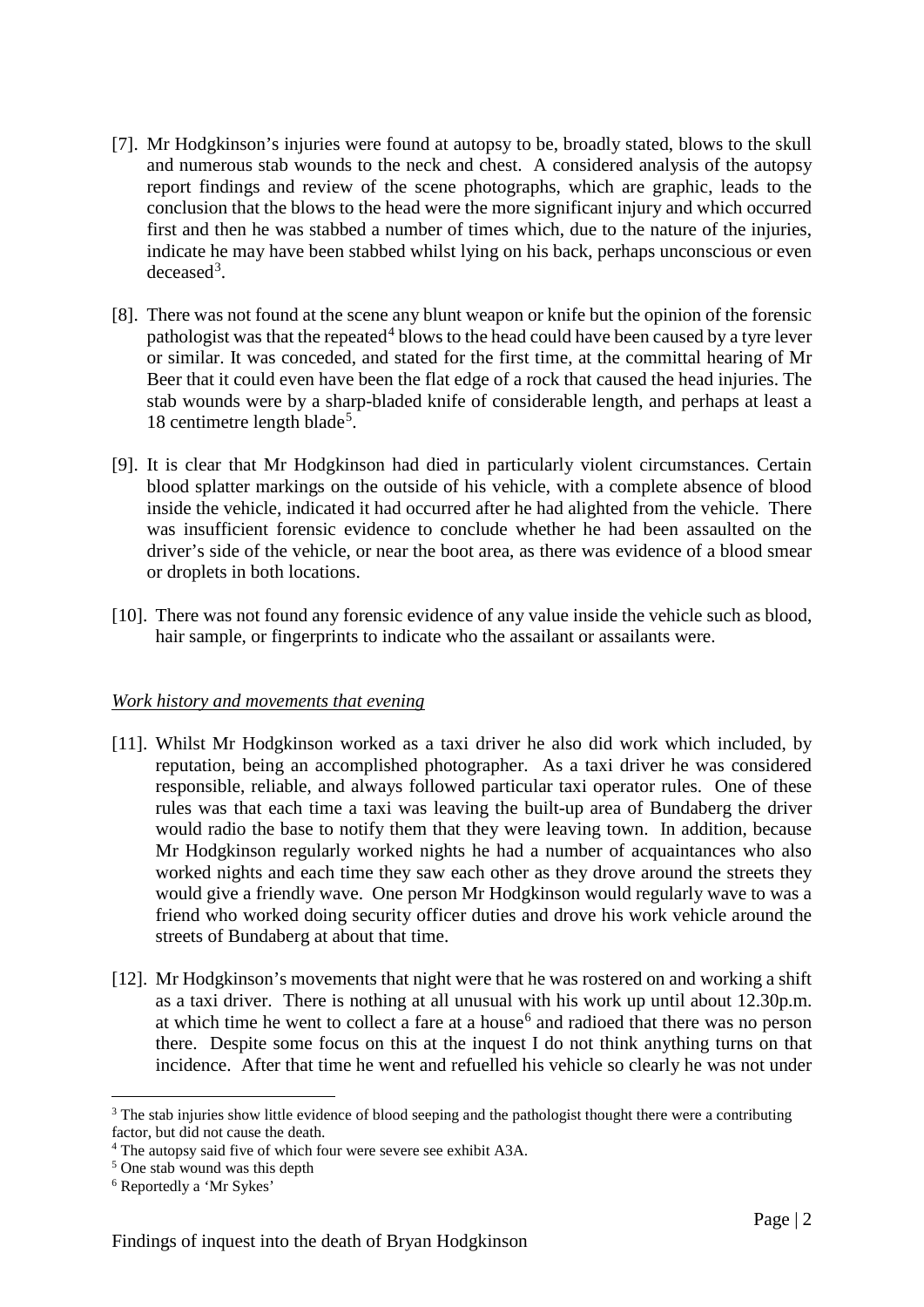any duress. This was before 1.00am. Just before, or at around, 1.00a.m. his taxi was seen travelling south on Barolin Street and passed his friend Mr Spann who worked as a security officer. Mr Spann indicated that Mr Hodgkinson did not give him a customary wave and look or acknowledgment as he normally would, but just gave a small acknowledgement<sup>[7](#page-3-0)</sup>. He said that Mr Hodgkinson was looking straight ahead and there appeared to be, on his best recollection at the inquest, a passenger in the taxi in the front seat<sup>[8](#page-3-1)</sup>. Mr Spann's evidence could not give any adequate description of the passenger, and I accept it is difficult to be in any way precisely accurate when recalling evidence of an incident which occurred 30 years earlier and are merely two vehicles passing each other in the street. There is nothing really to be gained, nor is there any great detriment, in over-analysing the possible height, age, or features of the passenger due to the duration of the passage of time and the circumstances in which he had to observe the passenger. All he can recall accurately was there were a passenger<sup>[9](#page-3-2)</sup>.

- [13]. What I can draw from the incident is that it is reasonable to conclude that Mr Hodgkinson may have then been under duress or coercion as he did not give his customary wave to his acquaintance. He also had his gaze firmly fixed forward, and did not radio his base that he was leaving town even though he was then on the road directly leading south from Bundaberg and was approaching the limits of the built-up residential area.
- [14]. On Mr Spann's evidence, I cannot conclude who the person in the taxi was.

## *Evidence and theories raised*

- [15]. Evidence was given that Mr Hodgkinson had no particular enemies nor persons who may wish to do him harm. He was simply an ordinary family man working a number of jobs. A suggestion was made in the inquest by Mr Spann, who appeared to be quite reluctant to voice his concern, was that Mr Hodgkinson may have been murdered due to his inadvertent connections to the salacious night-time activities of a particular seedy element then claimed to exist in Bundaberg. Mr Spann indicated that the seedy element consisted of persons who participated in séances in graveyards and in relation to Mr Hodgkinson he may have been taking photographs of couples, perhaps more, in salacious sexual activities at what Mr Spann said were termed "special parties". Mr Spann could not give any details to support his contention other than he said that occasionally Mr Hodgkinson would state that he had to do photography at a "special party"[10.](#page-3-3)
- [16]. The theory he was suggesting was that Ms Paula Peters was a person who attended these "special parties" and that she was a person known to participate in bondage sex. Of course, Ms Peters' body was found around the time Mr Hodgkinson was murdered (later that same morning) and the evidence was that her body may have been deceased for a short period of time, perhaps around a week or little more, and that she had died due to a consensual bondage tryst which had gone horribly wrong. Her body had been found in a cane field, still bound. The person said to be responsible for her death was Mr Paul

-

<span id="page-3-0"></span><sup>&</sup>lt;sup>7</sup> In his statement he said he waved but in evidence resiled from this to a more muted acknowledgement

<span id="page-3-1"></span><sup>8</sup> His initial statement exhibit A7 said one passenger

<span id="page-3-2"></span><sup>&</sup>lt;sup>9</sup> He said in his statement one passenger, but that does not preclude a person trying to hide their presence from view.

<span id="page-3-3"></span><sup>&</sup>lt;sup>10</sup> And there was no real probative evidence at all to support the suggestion that Mr Hodgkinson was in any way involved in any illegal or distasteful activities.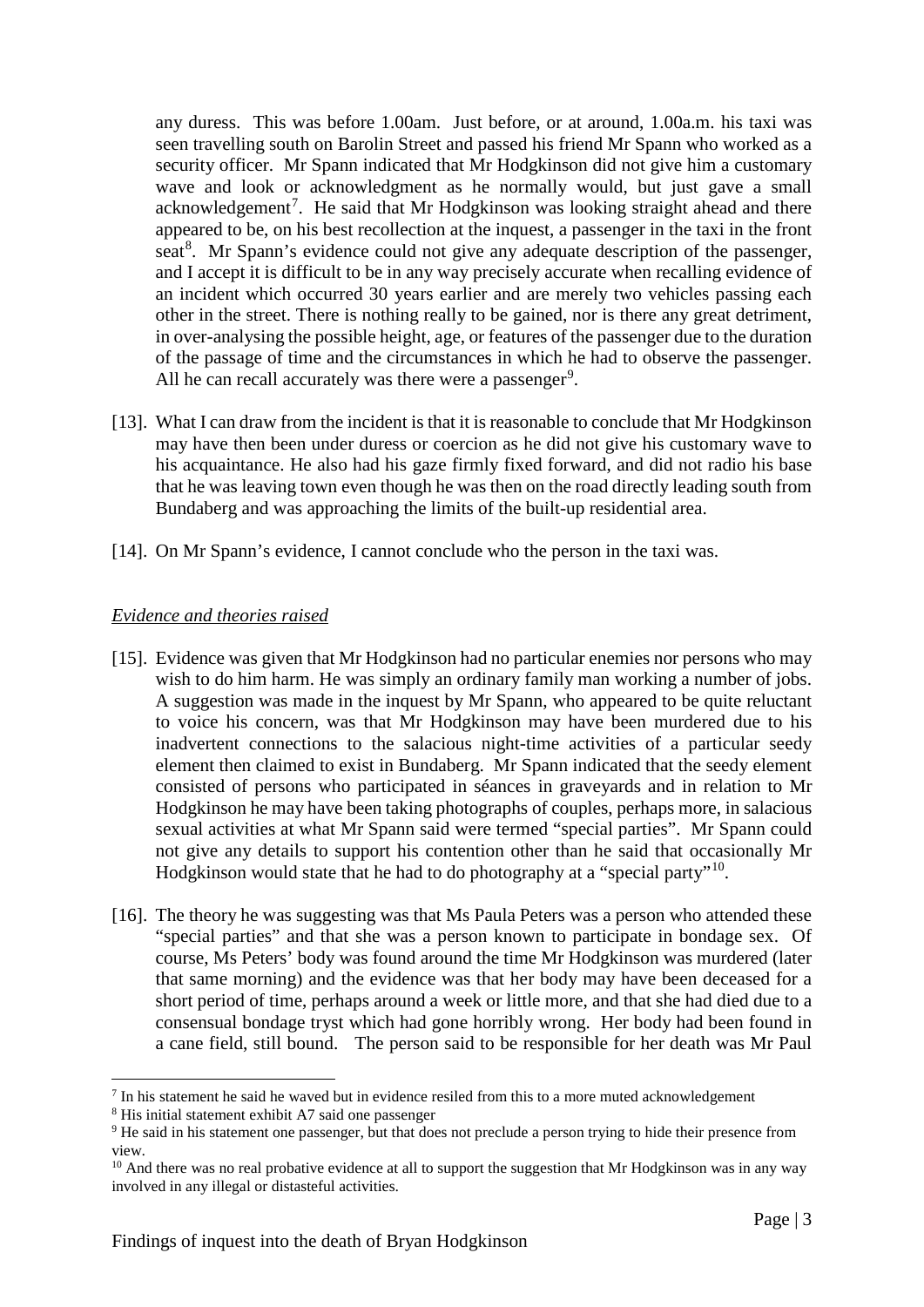Sutherland who was tried and convicted of the manslaughter of Paula Peters. Mr Sutherland gave evidence at the inquest and did not seek privilege from giving evidence, rather he answered questions fully, including admitting his involvement in the death of Ms Peters in their sexual tryst gone wrong, and what he did, including how he transported her body to the cane paddock where she was found. He also detailed his movements immediately afterwards which was to leave Bundaberg by having his father drop him on the highway and he hitch-hiked to Brisbane where he moved house regularly, simply staying with multiple acquaintances for a day or two at a time before returning to Bundaberg on the afternoon<sup>[11](#page-4-0)</sup> that Mr Hodgkinson's body had been located. Mr Sutherland, I observed, answered questions willingly within the reason of what he could recall after thirty years. The theory was developed that Mr Sutherland may have been responsible for Mr Hodgkinson's death due to Mr Hodgkinson being a person who could identify Mr Sutherland as being a sexual partner of Ms Peters at their "special parties", or that Mr Sutherland could be identified by Mr Hodgkinson as perhaps<sup>[12](#page-4-1)</sup> Mr Hodgkinson was the taxi driver who last saw Ms Peters and Mr Sutherland together when they caught a taxi to Ms Peters' residence where she had her final encounter with Mr Sutherland.

- [17]. An alternate theory of the person responsible for Mr Hodgkinson's death was a Mr Gary Rasmussen. Mr Rasmussen died of an illicit drug overdose on 7 October 1993[13.](#page-4-2)
- [18]. Evidence was, and I accept, that Mr Rasmussen was a man prone to extreme violence and with a very quick temper. Numerous witnesses confirmed this but each said that he was a person who could defend himself, or be the aggressor, simply by using his fists and he was never observed to use a knife, except on just one occasion. It was generally said by witnesses that Mr Rasmussen had no requirement at all to use a knife because he was so good with his bare hands when fighting. The theory developed was that Mr Rasmussen was "out to get" Mr Hodgkinson because Mr Hodgkinson at one time had 'chatted up' one of Mr Rasmussen's lady friends. No witness could adequately detail any such incident or when it occurred. The development of the theory was that this particular evening Mr Rasmussen simply decided he would 'get' Mr Hodgkinson and so flagged down his cab at a taxi rank (which means the taxi operator despatcher would have no record of the taxi request). It was said that Mr Beer accompanied Mr Rasmussen on this occasion and they went in the taxi together.
- [19]. Mr Beer was charged with certain offences, as I detailed earlier, after his de facto allegedly had been told by Mr Beer that he, Mr Beer, had been in the taxi at the time Mr Hodgkinson was killed. What is alleged to have happened was that Mr Rasmussen said to Mr Beer that he was going to 'get' Mr Hodgkinson, and together they hailed his taxi in town and were driven out of Bundaberg on the pretence that Mr Rasmussen had to collect a bag. When the taxi stopped down the rural side road (off the major thoroughfare) as directed, Mr Rasmussen told Mr Hodgkinson to open the boot of the taxi. As Mr Hodgkinson stepped out, Mr Rasmussen told Mr Beer to 'cover your ears and don't look back'. After a short while Mr Rasmussen got back into the cab and told Mr Beer to drive the cab with him back to Bundaberg. Mr Hodgkinson was left behind but Mr Beer did not know precisely what had happened to him as he had not alighted from the taxi.

<span id="page-4-0"></span> $11$  He said he distinctly remembers hearing the news on the car radio as he was approaching Bundaberg

<span id="page-4-1"></span> $12$  I say 'perhaps' as there was no conclusive evidence he was the taxi driver, but there were not many in

Bundaberg at that time who regularly drove night shifts.

<span id="page-4-2"></span><sup>&</sup>lt;sup>13</sup> Exhibit D6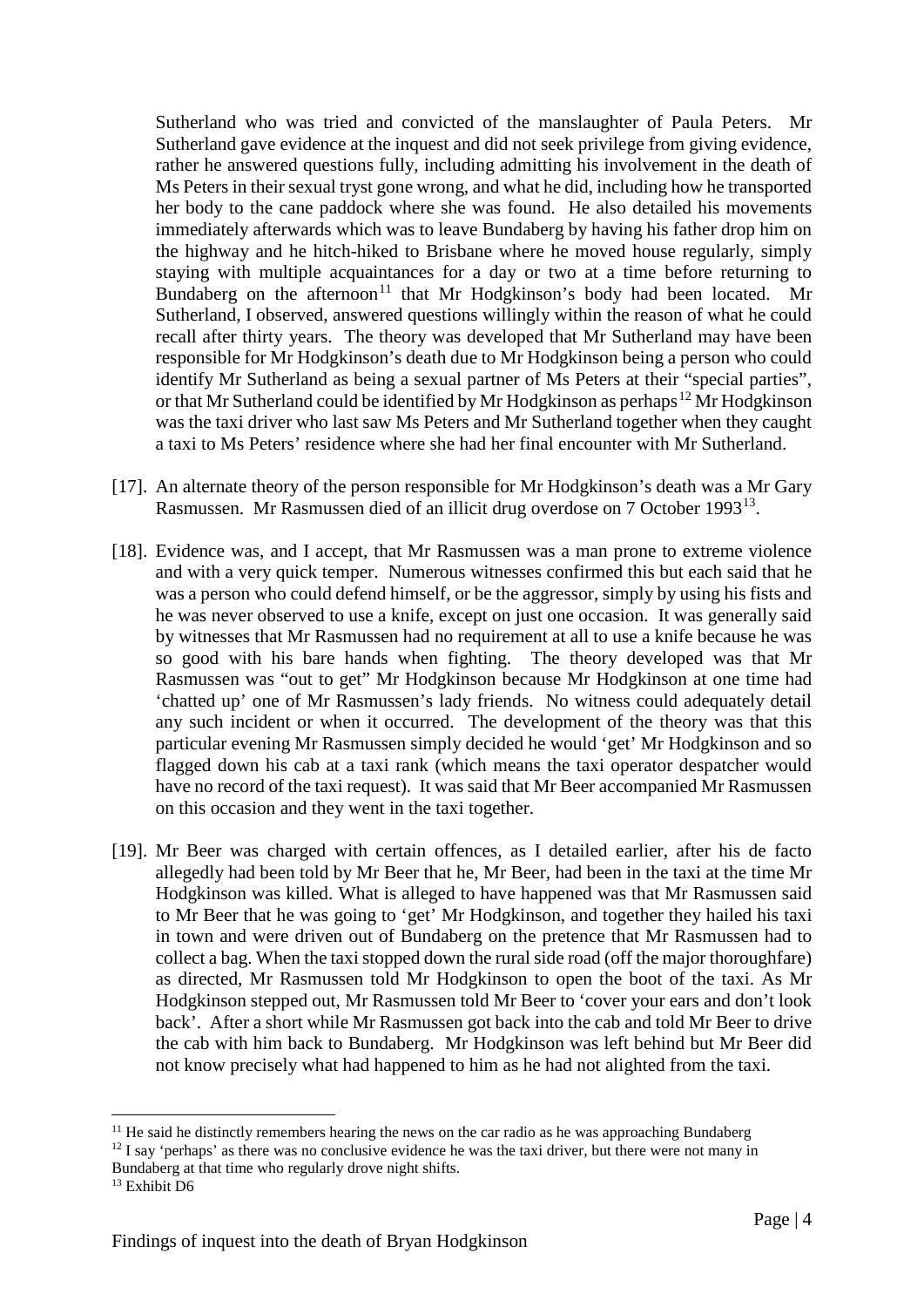- [20]. Mr Beer is alleged to have said this to his then de facto partner, in broadly these terms, and the same terms each time. It was allegedly said on numerous occasions and at times when he was affected by alcohol and/or cannabis, but also whilst he was sober. He also stated this when, whilst sober and after prompting by her for him to recall what happened, on an occasion when she was wearing a recording device placed there by police. Significantly when he repeated the circumstances on this occasion he was not affected by alcohol or drugs. There was a suggestion to me in Addresses that Mr Beer's mind is affected by some type of alcohol or drug acquired injury or syndrome, or mental health, but when pressed on the point it was conceded that there was no evidence at all presented at the inquest, nor was it ever realistically suggested, that Mr Beer had any recognised alcohol or drug acquired brain injury nor suffered any particular mental illness which would account for the incident he told of. There was also no reason he may have been 'big noting' himself as he only told his de facto, and her evidence was that she thought he was being very genuine when he told her. I accept that he believes what he said is true but the reliability of it is another question.
- [21]. Of interest is that when Mr Beer was required to give evidence he claimed privilege on the basis his evidence may tend to incriminate him. As this was an inquest under the *Coroners Act 1958* he was excused from giving any further evidence. I will comment on this later as it raises an issue as to the continuing utility of the 1958 Act.

## *Resolution of the available evidence*

- [22]. In doing what I can with the evidence presented, and the limitations on the requirement to give evidence imposed by the *Coroners Act 1958* (and the family must accept that Mr Beer was simply exercising his right to claim privilege as he is quite entitled to do), as Mr Hodgkinson suffered injuries of a very violent nature which can only logically be concluded was an act of murder, it means that the required standard of proof I must reach to conclude that a person is responsible for his death is very high even though it is the civil standard on the *Briginshaw* test<sup>14</sup>.
- [23]. There was not put to me that there was any other member of the public who may have any motive to murder Mr Hodgkinson in such a violent way, other than Mr Rasmussen or Mr Sutherland. Accordingly the possibility of any other member of the public is eliminated in my mind.
- [24]. Putting the evidence in very short compass for each of the persons of significant interest it revealed that Mr Rasmussen was a person predisposed to serious violence, but usually not using a knife, although he had injured a person with a meat clever whilst assaulting them. His claimed alibi was disputed by those who he said he was with (Mr Marshall and Mr Fox), he did live at Elliot Heads for a time and would have passed the death scene when travelling to Bundaberg, Mr Beer's alleged statement that a rock was used to strike Mr Hodgkinson in the assault (a factor not publicised and only first conceded by the pathologist at the committal of Mr Beer), and that Mr Rasmussen's friend, colloquially known as 'Gayle' lived in the street where the taxi was located, where all factors which tended to point to his direct involvement in Mr Hodgkinson's death. Against that Mr

<span id="page-5-0"></span><sup>14</sup> Briginshaw v Briginshaw (1938) 60 CLR 336, per Dixon J at 360. I have set out fully in the findings of Rachel Joy Antonio at paragraphs [13] to [25] of that decision inclusive what the required standard of proof is so I will not repeat it here. -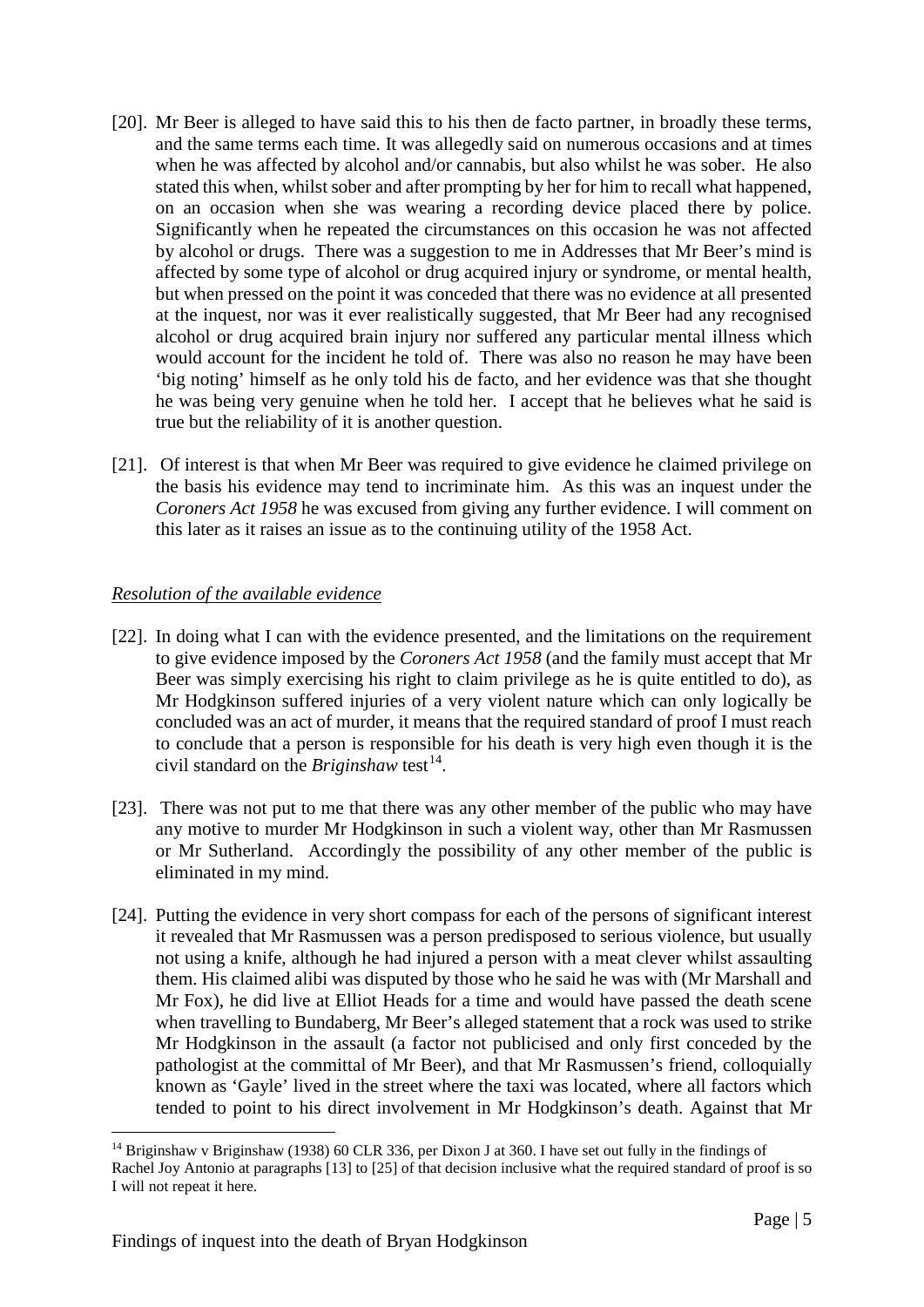Rasmussen would rarely use a knife, as he simply had no need to, and there was precious little evidence of sufficient weight from anybody that he knew Mr Hodgkinson, or that he was involved in robbery ever. After Mr Hodgkinson's death was reported he did not leave the Bundaberg area.

- [25]. In relation to Mr Sutherland whilst he was convicted of the crime involving the death of Miss Peters, and admitted to his involvement, he claimed he was in Brisbane at the time Mr Hodgkinson was killed. This was corroborated by a number of people (as was his leaving Bundaberg about a week earlier), and he claimed to have returned to Bundaberg on the afternoon that Mr Hodgkinson's body was found. Mr Sutherland actions after Miss Peters' death was to leave the Bundaberg area, but he travelled to the Bundaberg area on the day Mr Hodgkinson died. He did not leave upon becoming informed of Mr Hodgkinson's death. The street where the taxi was located is within walking distance to where Mr Sutherland then lived. Whether Mr Sutherland had ever used a knife in any attack is unknown, but there was never a suggestion he had. The suggestion that perhaps he had a motive to kill Mr Hodgkinson because perhaps Mr Hodgkinson was the taxi driver who last saw Mr Sutherland together with Miss Peters was at best merely speculative, as was the suggestion that Mr Hodgkinson has attended 'special parties' that Mr Sutherland and Miss Peters were involved with. Mr Sutherland also freely gave evidence, and never sought to claim privilege.
- [26]. In consideration of all of the evidence presented at this inquest, very regrettably, I am left with a doubt as to which of the two main persons of interest was responsible for Mr Hodgkinson's death. Accordingly I cannot reach the required high level of probability that I must to say that a specific person is responsible for Mr Hodgkinson's death, but in my mind the two theories proposed to me, one that involved Mr Paul Sutherland and the one that involved Mr Gary Rasmussen, each had their strengths and their weaknesses, which on the available evidence I cannot resolve satisfactorily.
- [27]. In my view it is very unfortunate for the family who seek answers that under the 1958 legislation Mr Beer is not compelled to give evidence, this is particularly so when he allegedly made certain statements as to what occurred that evening. Of some significance to my mind was that in the statements he made he suggested that Mr Rasmussen used a rock to strike Mr Hodgkinson. That type of 'weapon' was never terminology, nor a theory, advanced by police but was first acknowledged or raised as a possibility (as the weapon to cause the injuries to Mr Hodgkinson's skull) at Mr Beer's committal by Professor Anthony Ansford, the pathologist who conducted the autopsy. It was a circumstance not then being considered as a possibility, and was never publicly stated as in the minds of the police nor broadcast by them in any information they published (possibly because the police did not consider it), at the time that Mr Beer made his statements to his de-facto Ms Chapman that a rock was used by Mr Rasmussen.
- [28]. Accordingly, there are a number of comments and observations I make due to the inquest being unable to provide answers to the family. Finding answers for the next of kin is the very essence of a modern inquest.
- [29]. Firstly, the *Coroners Act 1958* was replaced by the *Coroners Act 2003*. It is now 15 years since the 2003 Act has been in place and I consider<sup>[15](#page-6-0)</sup> it is finally time to repeal the

<span id="page-6-0"></span><sup>&</sup>lt;sup>15</sup> As a 'rider' as the term is expressed in s.43(5A)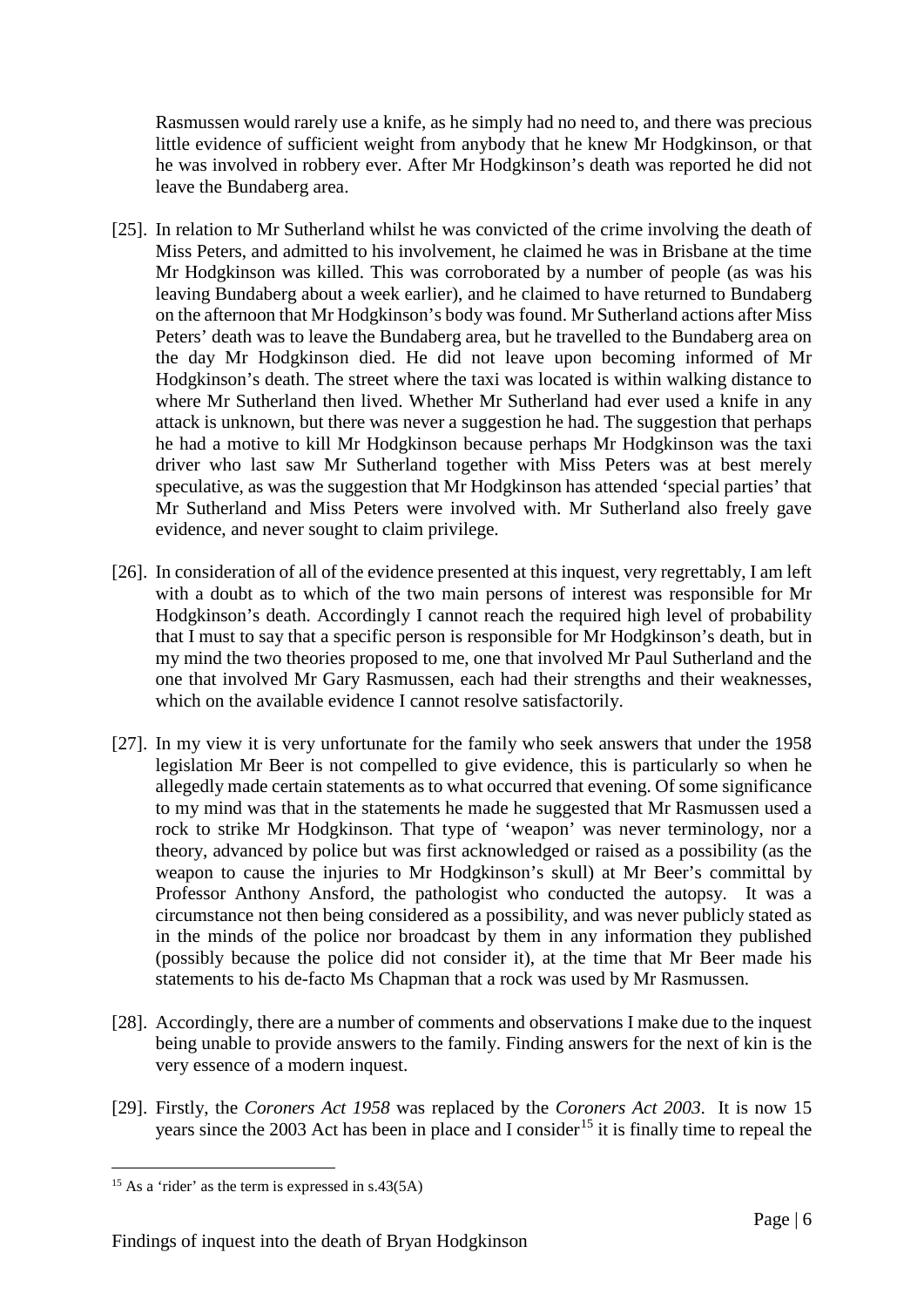transitional provisions of the 2003 Act which provides that for deaths to which the 1958 Act applied (including inquests part-heard, or to be re-opened), that the old Act is used. There should simply be a line now drawn that all inquests now convened shall be conducted under the 2003 Act no matter when the death occurred. There will be precious few deaths affected, but these are clearly the ones which are the 'hard core' of cases which cannot be resolved by the use of ordinary police investigatory powers. These cases require something additional to their investigation in an effort to resolve them and give the families the answers that they deserve. The *Coroners Act 2003* has the enhanced coronial procedures to obtain the truths sought. The families deserve this, the public deserves this, and so I will recommend that this issue be placed before the Attorney-General as soon as possible for consideration, and implementation. Such a change may well assist to resolve some of the most lingering mysterious cases which still exist in Oueensland<sup>16</sup>.

- [30]. Secondly, I cannot leave the inquest without making a comment on the police investigation. I am well aware of the benefit of hindsight and so make no criticism of the initial investigation or that up until 2014. Naturally the investigation slowed after it appeared to have 'hit a wall'. A thorough review occurred in 2014 by Detective Sergeant Wiggins. The review is a credit to that officer in how comprehensive it was. He was clearly very diligent. His detailed review contained a number of recommendations for further investigation. His review was then sent "up the chain of command" where, and I state this very briefly, more senior officers simply 'rubber-stamped' that those further investigations should occur but the reality is no-one did anything. Worse, senior officers actually simply rubber-stamped the earlier rubber-stamp recommending that further investigations should progress<sup>[17](#page-7-1)</sup>, but still nothing occurred.
- [31]. It was only when the matter reached the Coroners Court of Queensland through the insistence of the deceased's sister, Mrs Hillier, that the necessary investigations occurred. It may be that nothing was lost in those few years, but there is no explanation, possibly because there is no adequate explanation, as to why the Queensland Police Service did not move the investigation forward other than paying lip service to agreeing for action to be taken. This was perplexing after the genuine efforts of Detective Sergeant Wiggins for the review.
- [32]. Accordingly, I will refer the matter of the continued application of the *Coroners Act 1958* to the Attorney-General for consideration as to provide an amendment to the *Coroners Act 2003* to ensure that all inquests (including inquests part-heard, or inquests to be reopened), no matter when the death occurred, now come within the ambit of the 2003 Act<sup>[18](#page-7-2)</sup>. I trust this issue is addressed very promptly for the sake of the families and the public still seeking answers from pre-2003 Act 'reportable deaths'.

<span id="page-7-0"></span><sup>16</sup> The *Whiskey-au-Go-Go* investigation comes to mind. I wonder aloud whether anything meaningful will be achieved unless persons are compelled to give evidence. By now most next of kin are well past the position of prosecution as their goal, they merely wish to ascertain the truth, as does the public.

<span id="page-7-1"></span><sup>&</sup>lt;sup>17</sup> The file is marked in such a way. There is a *Yes Minister* air to their actions (or is it inactions?).

<span id="page-7-2"></span> $18$  I appreciate the 1958 Act does not have the express term of Coroner Comments or Recommendations as they are presently termed, but the observations I have made about the utility of the transitional provisions I consider does not fall within the operation of s.43(5) and is within s.43(5A) as a 'rider'.